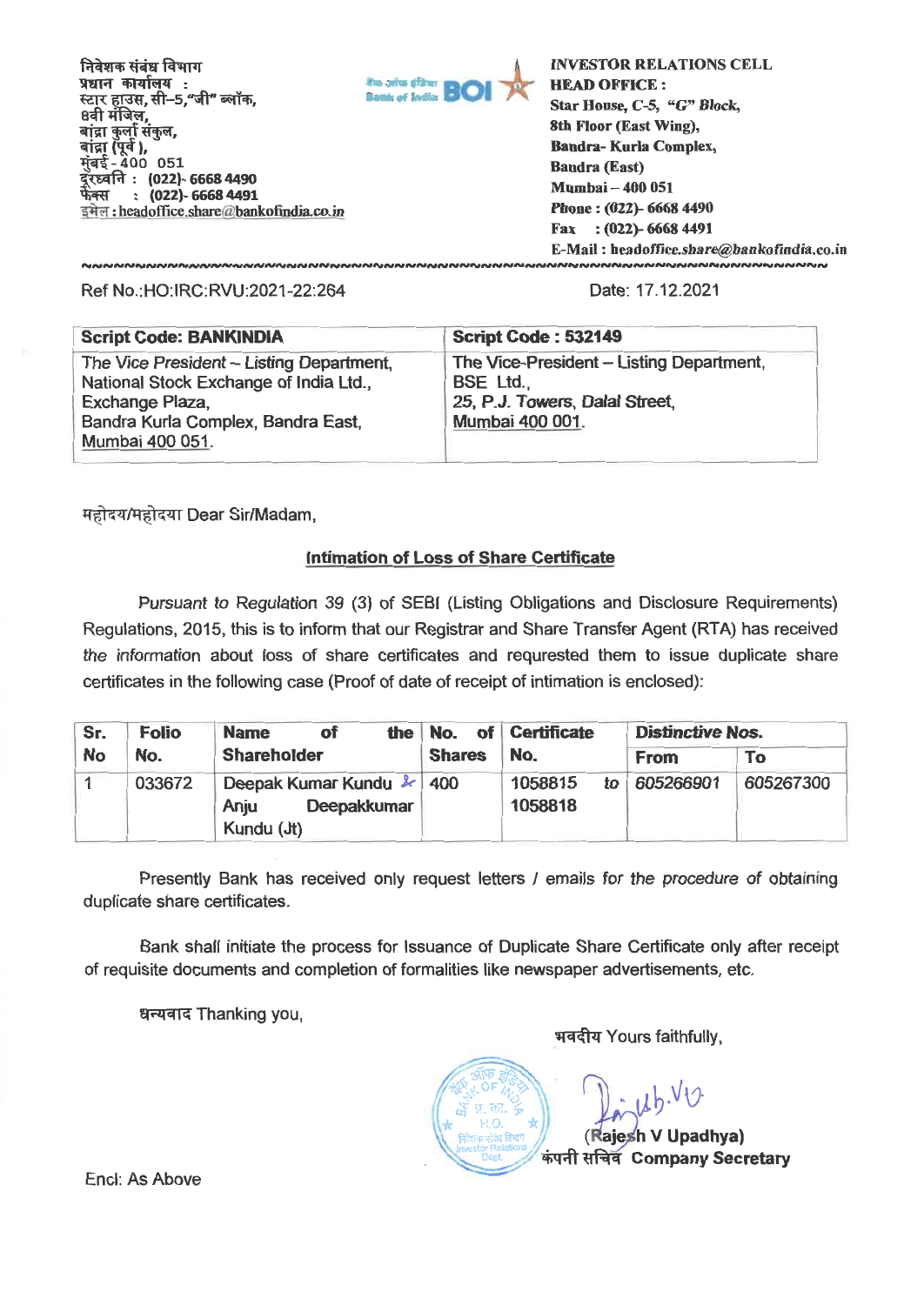## **Rajesh Venkataraj Upadhya**

| From:               | bssduplicate@bigshareonline.com                                                              |
|---------------------|----------------------------------------------------------------------------------------------|
| Sent:               | Thursday, December 16, 2021 17:25                                                            |
| To:                 | Rajesh Venkataraj Upadhya; Investor Relations Department                                     |
| Cc:                 | ganesh@bigshareonline.com; jibu@bigshareonline.com;                                          |
|                     | bhagwan@bigshareonline.com; Bssduplicate@Bigshareonline.Com                                  |
| <b>Subject:</b>     | Duplicate Share Intimations Received On: 20211216 BANK OF INDIA - EQUITY Folio no:<br>033672 |
| <b>Attachments:</b> | 554587.pdf                                                                                   |

CAUTION

Dear Sir/Ma'am,

Please be informed that in terms of the provisions of the SEBI (LODR) Regulations, 2015, the Company is required to submit information regarding loss of share certificates and issue of duplicate certificates, to the stock exchange within two days of its getting information. Further, the said intimation has to be filed only through the mode of NEAPS filing for NSE and on listing bseindia.com for BSE and not via hard copy submission.

Accordingly, we are sharing herewith the receipt of the following request for loss of share certificate of the Company by shareholders, to enable you to comply with the said regulatory requirement within the timelines prescribed.

| <b>Client Name</b>               | Cert No | Dist. No.<br><b>From</b> | Dist. NO.<br>To | Folio<br>No. | Quantity | <b>Name</b>                         | JH1                                     | JH<br>$\overline{2}$ |
|----------------------------------|---------|--------------------------|-----------------|--------------|----------|-------------------------------------|-----------------------------------------|----------------------|
| <b>BANK OF INDIA</b><br>- EQUITY | 1058815 | 605266901                | 605267000       | 033672       | 100      | <b>DEEPAK KUMAR</b><br><b>KUNDU</b> | <b>ANJU DEEPAKKUMAR</b><br><b>KUNDU</b> |                      |
| <b>BANK OF INDIA</b><br>- EQUITY | 1058816 | 605267001                | 605267100       | 033672       | 100      | <b>DEEPAK KUMAR</b><br><b>KUNDU</b> | ANJU DEEPAKKUMAR<br><b>KUNDU</b>        |                      |
| <b>BANK OF INDIA</b><br>- EQUITY | 1058817 | 605267101                | 605267200       | 033672       | 100      | <b>DEEPAK KUMAR</b><br><b>KUNDU</b> | <b>ANJU DEEPAKKUMAR</b><br><b>KUNDU</b> |                      |
| <b>BANK OF INDIA</b><br>- EQUITY | 1058818 | 605267201                | 605267300       | 033672       | 100      | <b>DEEPAK KUMAR</b><br><b>KUNDU</b> | <b>ANJU DEEPAKKUMAR</b><br><b>KUNDU</b> |                      |

**Should you have** any queries in respect of the aforesaid instruction kindly revert back.

Regards,

Bigshare Services Pvt. Ltd.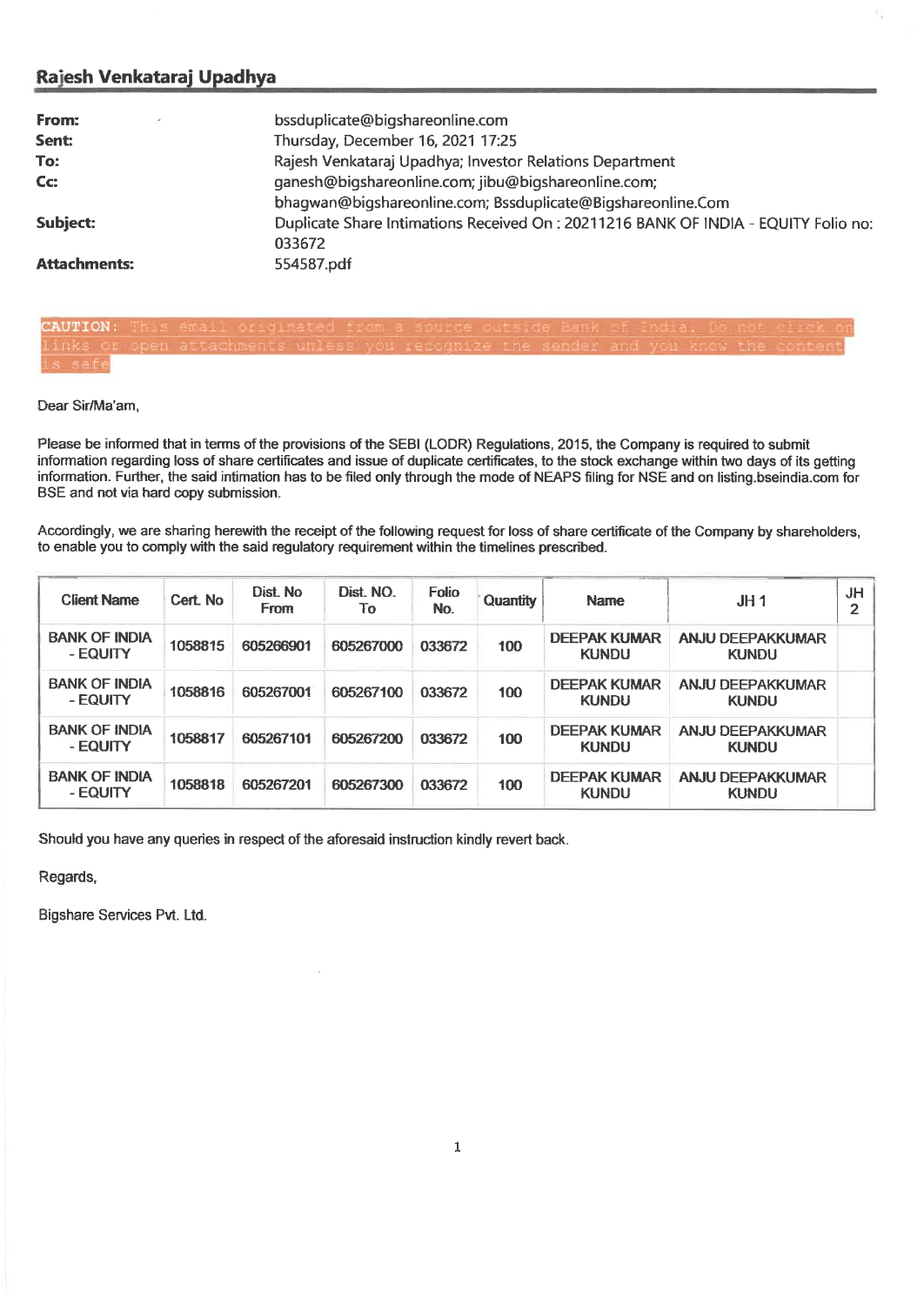

**5 4 5 87** 

| Sr.                     | <b>List of documents</b>                                                                                                                                                                 | <b>Attached/NA</b> |
|-------------------------|------------------------------------------------------------------------------------------------------------------------------------------------------------------------------------------|--------------------|
| 1                       | Questionnaire form duly notarised "Q" *                                                                                                                                                  |                    |
| $\overline{\mathbf{z}}$ | "Affidavit on Rs.100/- "A" (duly notarised) *                                                                                                                                            |                    |
| $\mathbf{3}$            | Indemnity agreement on Rs.500/- "I" (duly notarised) *                                                                                                                                   |                    |
| $\ddot{\phantom{a}}$    | Surety form with copy Form 16 or Income Tax Return of the latest financial<br>year, if more than 200 shares "S" (duly notarised) *                                                       |                    |
| 5                       | Originally signed stamped / Notarised FIR/complaint lodged with local police<br>station for the lost/stolen/theft mentioning folio, certificate and distinctive<br>number of the shares. |                    |
| 6                       | DD in favour of Bank of India payable at Mumbai for Rs. 1225/- towards<br>advertisement in news paper, if 400 & above shares.                                                            |                    |
| 7                       | Self- attested copy of PAN card of all shareholders, witnesses & surity.                                                                                                                 |                    |
| 8                       | Self- attested copy of Telephone/Electricity bill (not older than 3 months)/ Voter<br>Id of all holders, witnesses & surity.                                                             |                    |
| 9                       | Signature attested by bank manager under his / her official stamp & seal with<br>name, employee code & phone number of bank. *                                                           |                    |
| 10                      | Cancelled cheque having pre-printed name of all holders                                                                                                                                  |                    |
| 11                      | Affidavit for change of signature. (if change/difference in signature) *                                                                                                                 | NA                 |
| 12                      | True certificated copy of death certificate (if name deletion).                                                                                                                          | 1/4                |
| 13                      | In case of Company, Banks & Fis, True certified copy of Memorandum of<br>Association, Board Resolution and list of authorized signatories with their<br>specimen signature.              | M/A                |
| 14                      | In case of foreign shareholder, copy(s) of Passport attested by Consular /<br>Embassy/ Competent Authority & RBI permission                                                              |                    |

## **\* Format attached**

**INVe have checked and insured that the documents are complete & details filled are proper as per the procedure /instruction sheet provided by you.** 

| Name & signature of shareholder(s)                                 |  | SICCHARE SERVICES PVT, LID.<br>RECEIVET |
|--------------------------------------------------------------------|--|-----------------------------------------|
| I DEEPAK KUMAR<br>KUNDU                                            |  | Subject to Verification<br>1 6 DEC 2021 |
| Note:<br>Please submit the documents in above order in single set. |  | R. 7                                    |

KK **2. Before submitting, please 'mare that the docennems are complete as per the procedure & are proper.** 

3. Procedure for obtaining duplicate share certificate(s) is rather costly and time coasuming. We would therefore request you, they our own meeted, to make a thorough and careful search for the missing share certificate(s) at your end and confirm. However on receipt of the documents executed as above and found in order, the same will be<br>placed before the Board of Directors of the Bauk for i for issue of duplicate certificates is 45 days from the date of Lodgment.

4. Complete details of shares lost i.e. Name of all the registered holders, Folio number, Certificate numbers, Distinctive numbers and number of Shares must be mentioned in lademaity, Affidavit, Police complaint & Advertisement. In case you do not have the details, kindly write to us in this regards.

 $5.$  Name and registered office address of Company must be present at relevant places.

**6. Before proceeding farther with the compliance of formalities fee issue of duplicate Share cerlificates,you may please be sore that the said shares have not been sold by**  you in the past. It may happen that the Share Certificates standing in your name have been sold in the past but not lodged for registration of transfer by the respective<br>buyer and the shares are still standing in your name